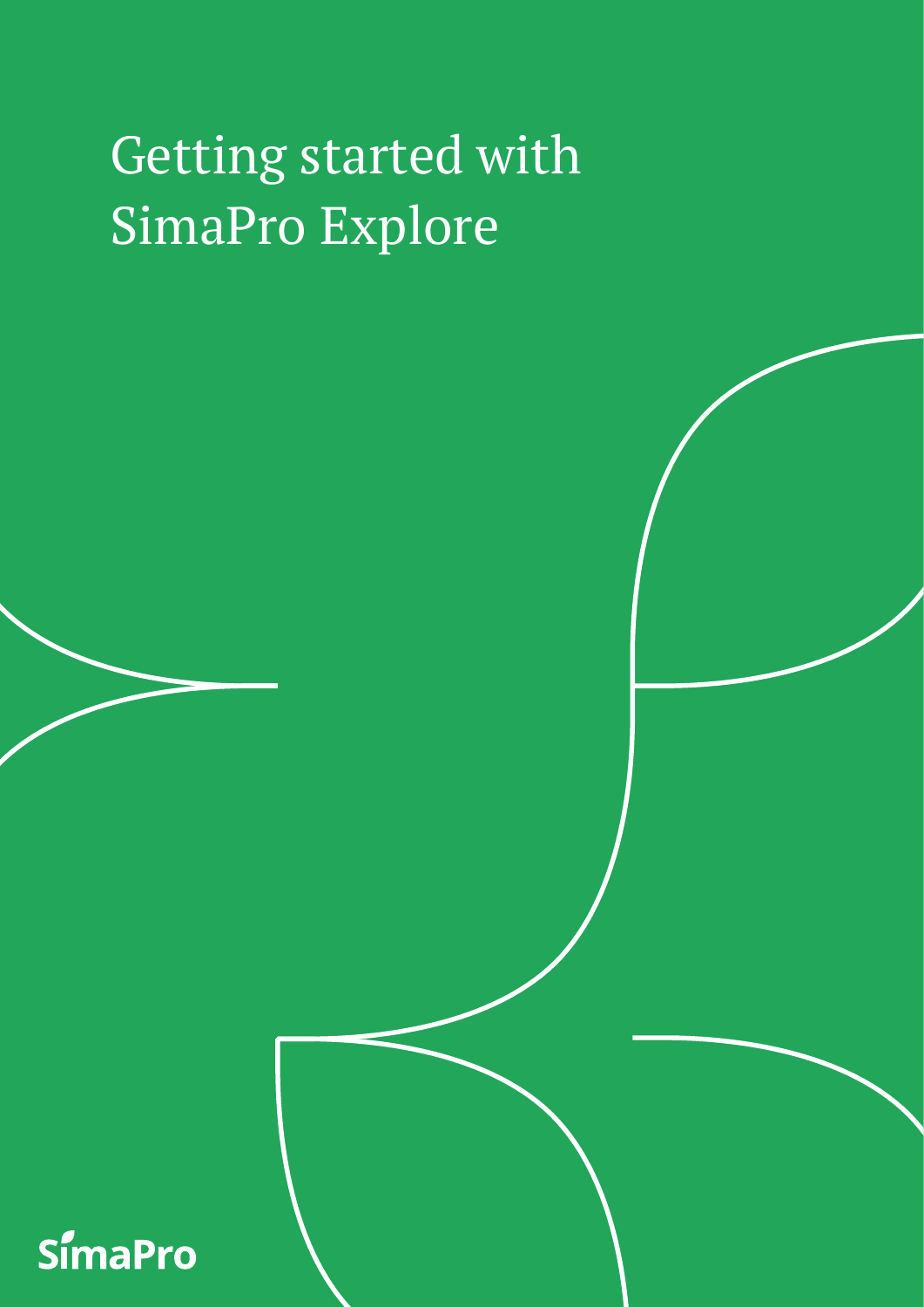|            | Title: Getting started with SimaPro Explore                                                                                           |
|------------|---------------------------------------------------------------------------------------------------------------------------------------|
|            | Written by: Synnøve Hjellvik, PRé Sustainability                                                                                      |
| Version: 1 |                                                                                                                                       |
|            | Date: April 2022                                                                                                                      |
| Copyright: | © 2022 PRé Sustainability B.V. All rights reserved.                                                                                   |
|            | PRé grants the right to distribute and print the unchanged PDF<br>version of this manual for non-commercial purposes only.            |
|            | Parts of the manual may be reproduced in other work only after<br>permission and if a clear reference is made that PRé is the author. |
|            |                                                                                                                                       |

# About SimaPro

SimaPro was developed by PRé with the goal of making sustainability a factbased endeavor. PRé has been a leading voice in sustainability metrics and life cycle thinking development for more than 30 years, pioneering the field of environmental and social impact assessment. We develop tools that help you create value and drive sustainable change.



SimaPro is distributed through a Global Partner Network. All partners were carefully selected by PRé. A partner in your country will act as your local SimaPro sales and support representative and can show you a personal demo or provide more information.

Find your local partner: [simapro.com/global-partner-network](https://simapro.com/global-partner-network/)

### Get in touch

- T +31 33 450 40 10
- E [support@simapro.com](mailto:support@pre-sustainability.com)
- W [simapro.com](http://www.simapro.com/) | support.simapro.com | [pre-sustainability.com](http://www.pre-sustainability.com/)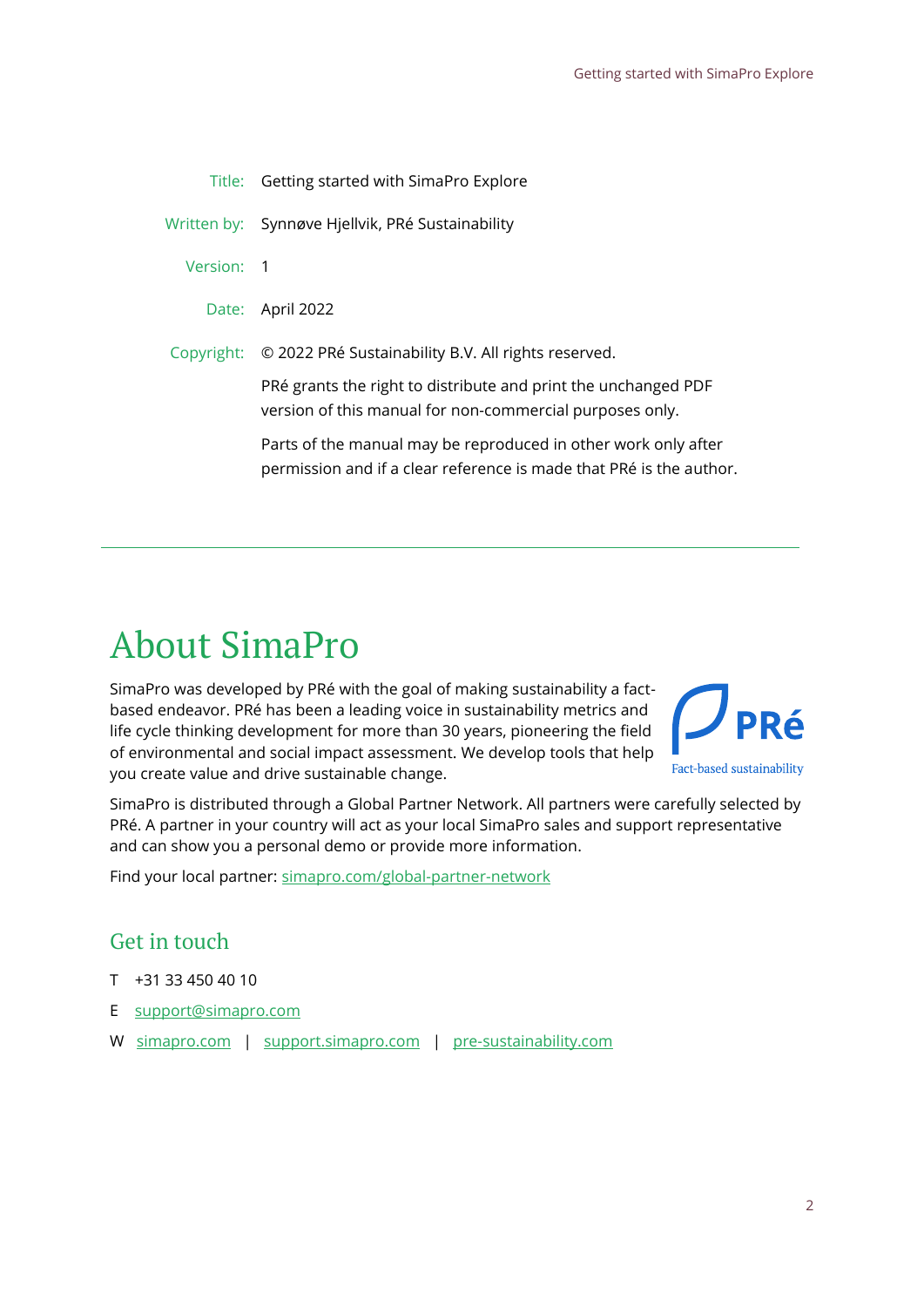# Table of contents

| $\overline{4}$   |                                        |                                      |  |  |
|------------------|----------------------------------------|--------------------------------------|--|--|
|                  |                                        |                                      |  |  |
| 2.1              | Guidelines for your SimaPro Flow model | $\overline{4}$                       |  |  |
| $2.2\phantom{0}$ |                                        | 6                                    |  |  |
| 2.3              | Create your SimaPro Explore project    | 7                                    |  |  |
|                  |                                        |                                      |  |  |
| 3.1              | Scenario overview                      | 8                                    |  |  |
| 3.2              | Scenario details and comparison        | 10                                   |  |  |
| 3.3              | Results overview                       | 11                                   |  |  |
|                  |                                        | Tips for your SimaPro Collect survey |  |  |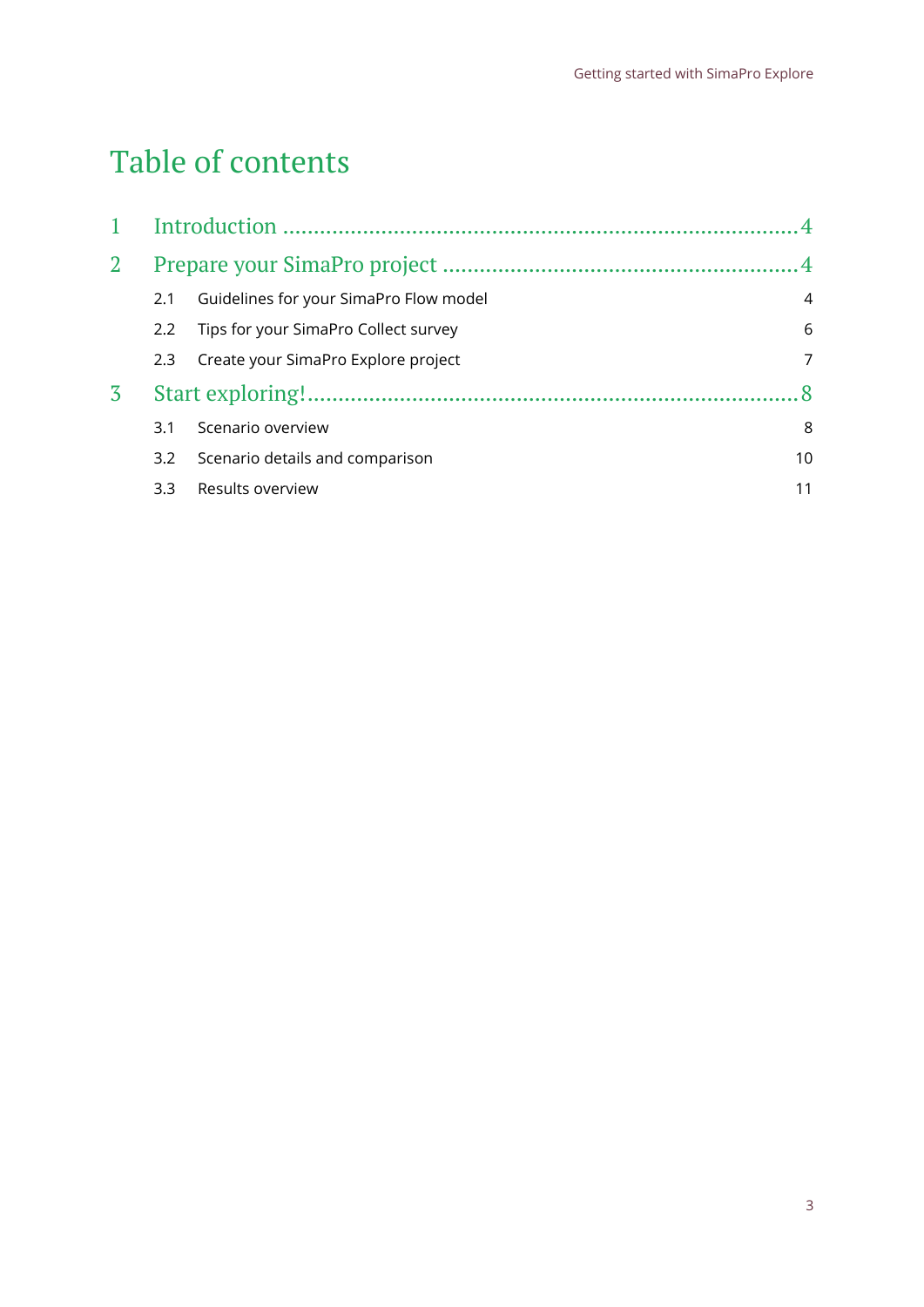# <span id="page-3-0"></span>1 Introduction

SimaPro Explore allows you to create elaborate scenarios for your LCA study as well as to compare the results of similar or vastly different scenarios. For each scenario or

# **SimaPro** Explore

collection of scenarios you can dive deeper into the results. Collaboration throughout the supply chain or design team is also facilitated through sharing features.

This guide is meant to help you, the Expert user, to create your first SimaPro Explore project.

Please note that while working with SimaPro Explore, you will be using a component of SimaPro Flow, which is currently in **[beta.](https://support.simapro.com/articles/Article/Beta/) That means that it is still being tested and is not fully supported.** We always welcome your feedback to make it better!

For more interesting articles, FAQs, and manuals please visit the **SimaPro Help Center**. For additional support, please reach out to [support@simapro.com](mailto:support@simapro.com) or contact us via the online platform by going to the *Support* section in the left-side menu and clicking *Contact support*.

# <span id="page-3-1"></span>2 Prepare your SimaPro project

SimaPro Explore allows you to compare different scenarios by replacing certain processes with selectable processes or change the value of parameters through the inputs in a survey. The Business user changes processes and parameters using a Collect survey, then runs the calculations in the Flow model and sees the results in Explore. However, the Business users will have one project to manage, which is the Explore project.

To set up a SimaPro Explore project, you need to have a SimaPro Flow model which is connected to a SimaPro Collect survey. If you want to learn in detail how to set up a Flow model or Collect survey and what each part of these modules does, please refer to the Getting started with [SimaPro Flow](https://support.simapro.com/articles/Manual/Getting-Started-with-SimaPro-Flow/) and [Getting started with](https://support.simapro.com/articles/Manual/Getting-started-with-Collect-Introduction/) SimaPro Collect.

In this chapter, tips and recommendations for setting up the Flow model and Collect survey to be used in Explore will be shared. However, these tips are not a substitution of the fundamental guides mentioned above.

### <span id="page-3-2"></span>2.1 Guidelines for your SimaPro Flow model

Now that you know the fundamental task and workflow of Explore, we can move on to setting up the Flow model. Use the tips below to ensure that your Flow model is developed for exploring many different options and alternatives.

### Model structure

The model structure is crucial for the flexibility of the model. One way to achieve this flexibility is by modelling vertically.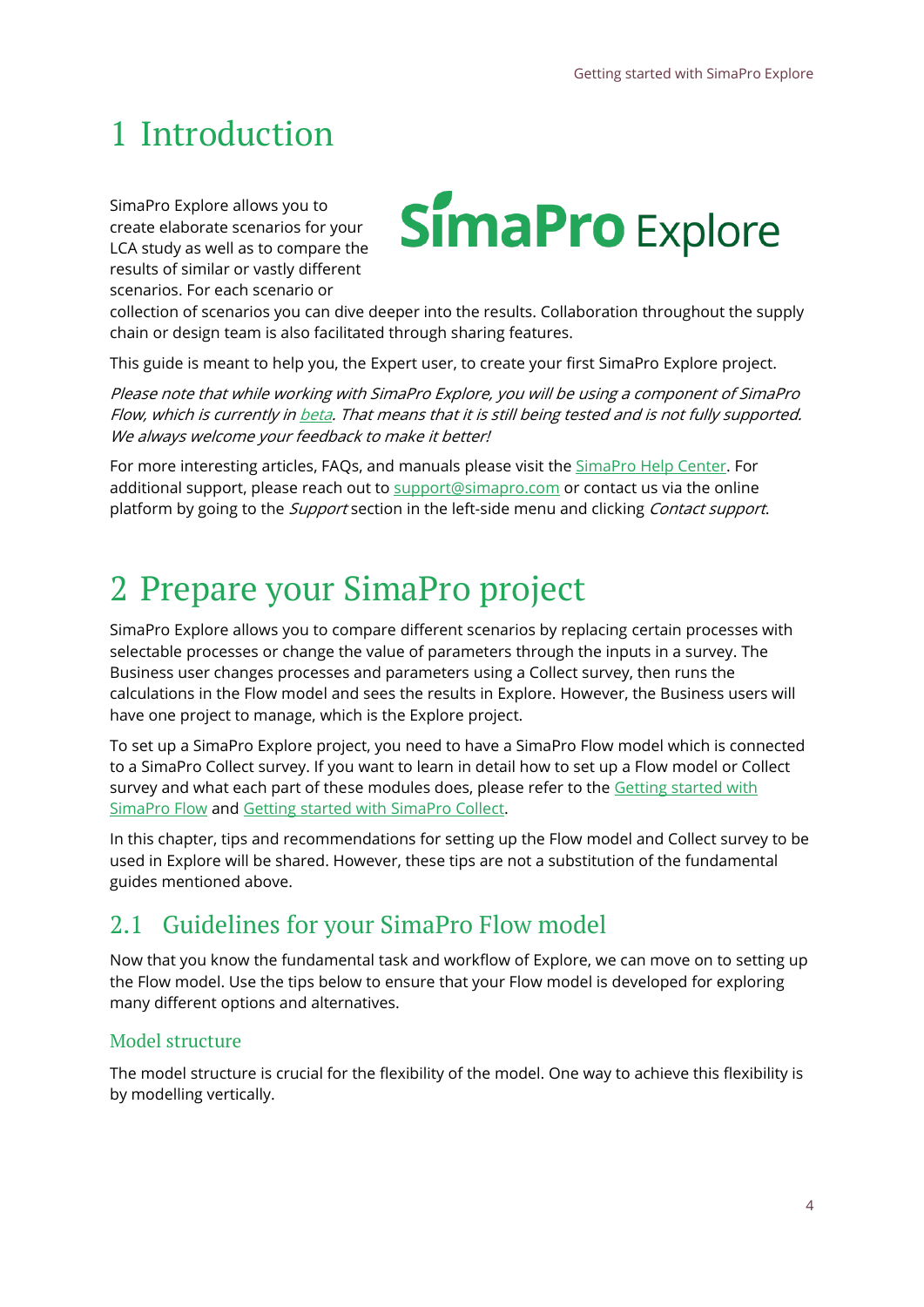

As seen in the images, in linear modelling each step feeds into the other and it is difficult to exclude, for example, an input process to the 'Use' stage. While with vertical modelling, each stage and process feeds directly into the functional unit, and with that we can directly switch on or off specific parts of the model. This offers you and the Business users more possibilities to include or exclude parts of the model through choices in Explore.

### Parameters

Parameters are the core of your Explore project. It is important to take the time to set these up properly. Using parameters, the user can 1) adapt values, and 2) operate switches in the model (e.g. whole parts of supply chains, geographies, process options, and more).

#### i. Tips for parameters in SimaPro Explore

Tip 1: Keep the parameter names clear and readily understandable.

Tip 2: The comment field is good to use for keeping track of the unit of the parameter.

Tip 3: Remember to make sure it is not possible to put in a parameter that gives division by zero. This will give a calculation error. Read more about allowed expressions [here.](https://support.simapro.com/articles/FAQ/Which-expressions-can-I-use-in-value-fields/)

### Processes

When it comes to processes, there are a few things to keep in mind. The processes which are being added by the Explore users in their scenarios will be added to the process list in the Flow project. When you later review your Flow project, you will notice many more processes in the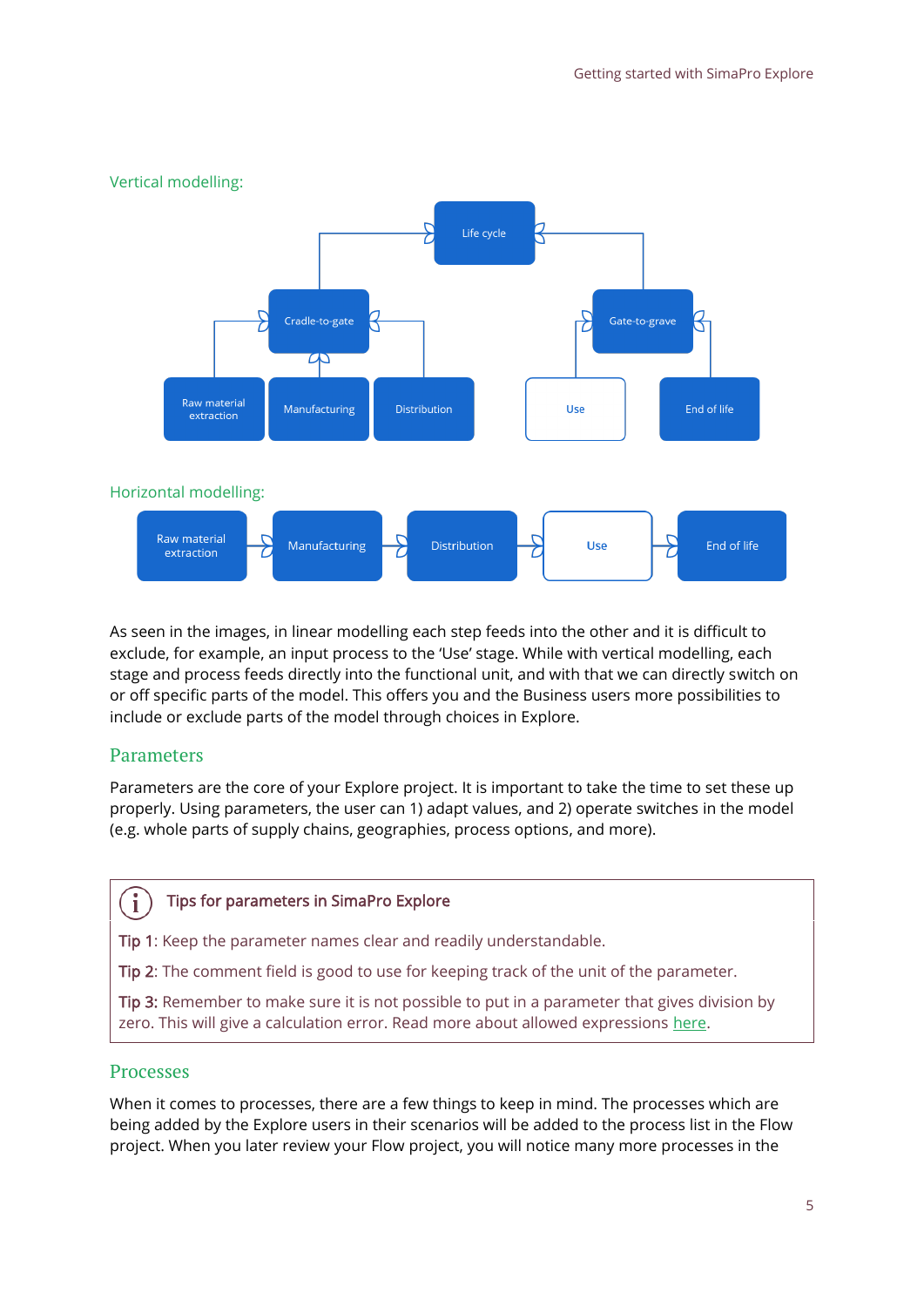process list. Therefore, it is important to mark the original processes with a tag or identification in the name. This way it is easier to find them back later.

#### j. Tips for tagging relevant processes

Tip 1: Tags can be used to find the relevant processes back when Explore processes are added to the process list in the Flow project.

Tip 2: Tags can help with finding the relevant processes in the Material lists in the process connection between Flow and Collect.

### Calculation set up

The last step in preparing your Flow model for an Explore project is to save a default calculation setup. You can do this by:

- 1. Open your Flow project
- 2. Go to 'Calculations'
- 3. Select the top process, product, amount, unit, and method details.
- 4. Click 'Save as default'.

Now, the Flow project is ready to go.

### <span id="page-5-0"></span>2.2 Tips for your SimaPro Collect survey

As mentioned, you also need to create a Collect survey which will be connected to the Flow model that you already set up.

### Learn more

Learn more about the details of the question types and how to connect them to SimaPro Flow in [Getting started SimaPro Collect.](https://support.simapro.com/articles/Manual/Getting-started-with-Collect-Introduction/)

There are several types of questions available in Collect. For an Explore project, the four most important question types are 1) Grid questions, 2) Decimal questions, 3) Whole number questions, and 4) Yes/no questions. Here we briefly describe these and explain how you can use them in Explore:

- 1. Grid questions can be used as a simple table to fill in the information, or as a table with drop-down lists with selected processes from the Flow project.
	- $\circ$  These types of question can be useful for any process for which a wide range of materials is expected, such as material processing, modes of transport, and more.
- 2. Decimal questions accept all numbers, these can be whole numbers or decimal numbers.
	- o This question type is good to use to connect with parameters in the Flow model. The parameters in the Flow model can be used in processes as allocation percentages or as input amount for a process and more.
- 3. Whole number questions accept all whole numbers. Any whole number can be filled in within your selected range.
	- $\circ$  These questions are handy for switching on or off scenarios, parts of the model, or for choosing a geography.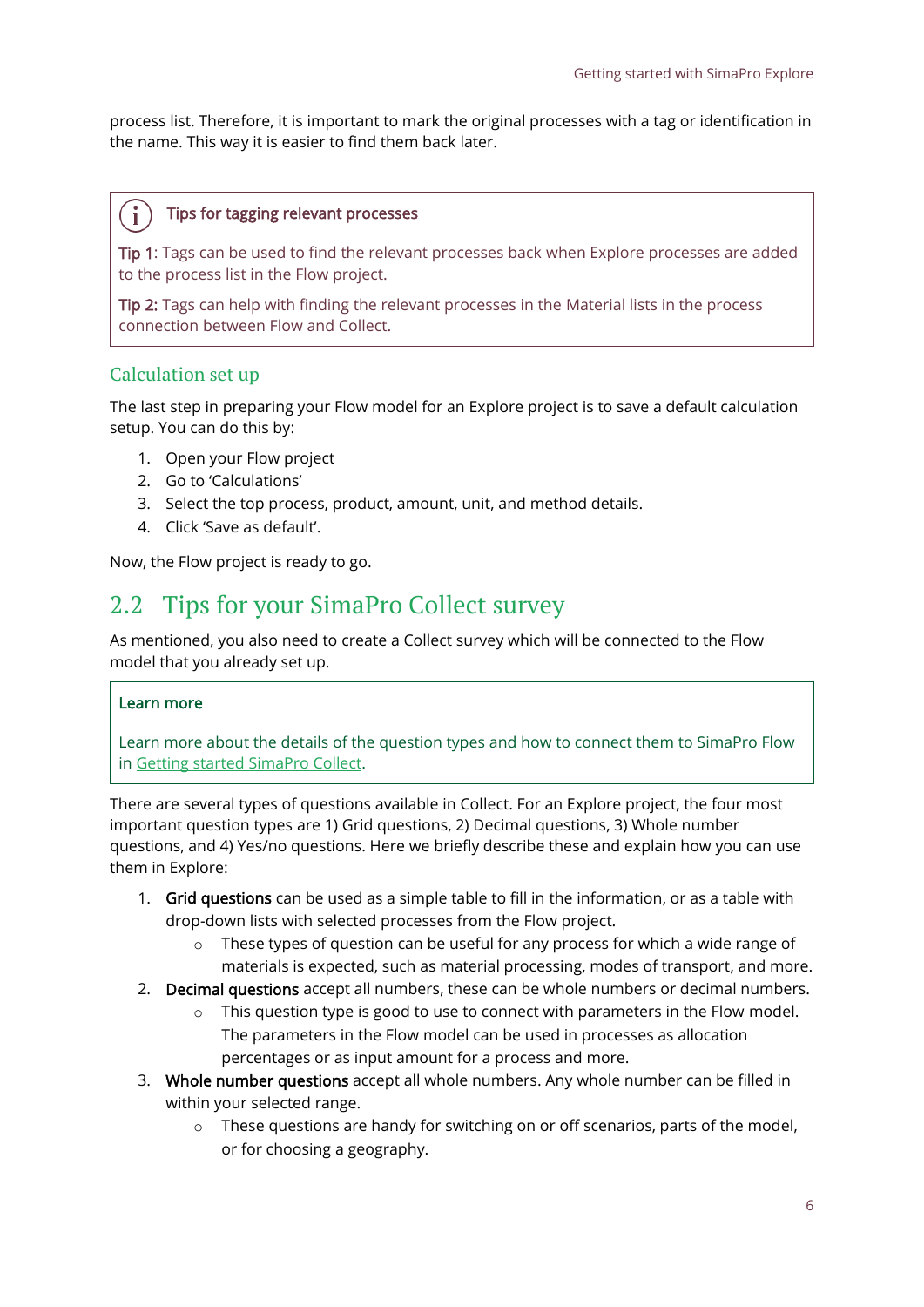#### i. Tip connect Collect and Flow

If you connect processes in SimaPro Flow with the three question types described above, the Business user will be able to fill in the table or parameter in the survey and change the results they see in Explore accordingly.

Read more about how to make [process connections](https://support.simapro.com/articles/How_to/How-do-I-connect-a-Process-to-Collect/) an[d parameter connections](https://support.simapro.com/articles/How_to/How-do-I-connect-parameters-to-Collect/) in the linked articles.

- 4. Yes/no question is a multiple- choice question with two answer possibilities (Yes and No); only one choice can be selected.
	- $\circ$  These questions are only useful on the questionnaire level. You can use them to show or hide parts of the questionnaire. To set this up you need to use Conditions. See more about conditioning in [Getting started with Collect.](https://support.simapro.com/articles/Manual/Getting-started-with-Collect-Introduction/)

When you have set up the questions and connected them to the Flow model, it is important to make sure that everything looks good. You can preview what the Explore user will see by going to the survey and clicking 'Preview'. This shows how the Business user will see the questionnaire.

### Remember!

All connections and changes need to be set up before publishing and sending the survey. The Collect survey will be frozen after adding Explore users, and no editing of the Collect survey will be possible.

### <span id="page-6-0"></span>2.3 Create your SimaPro Explore project

After the Flow and Collect projects are ready, then you can move on to create an Explore project. To set up an Explore project, you can follow the steps below:

- 1. In the project overview, click +New project.
- 2. Then, select Explore.
- 3. In the project set up for the new project, fill in the project name.
- 4. Select the Flow model and the Collect survey.
- 5. Make sure that the top process and the method is the one you want to create the project for. If not, then you need to go to the Flow project and save a new default calculation set up with the correct top process and method.
- 6. You can, optionally, also fill in a project description and interpretation of the results. These two fields will be visible to the Business user and can be used as guidance.
- 7. Another optional step is to add an image header, which will be visible to the Business users as they go through the project.
- 8. Click Create project.

Now, the project has been set up and ready for use. You can always go back to the *Setup* tab to edit the details of the project and see which calculation set is being used.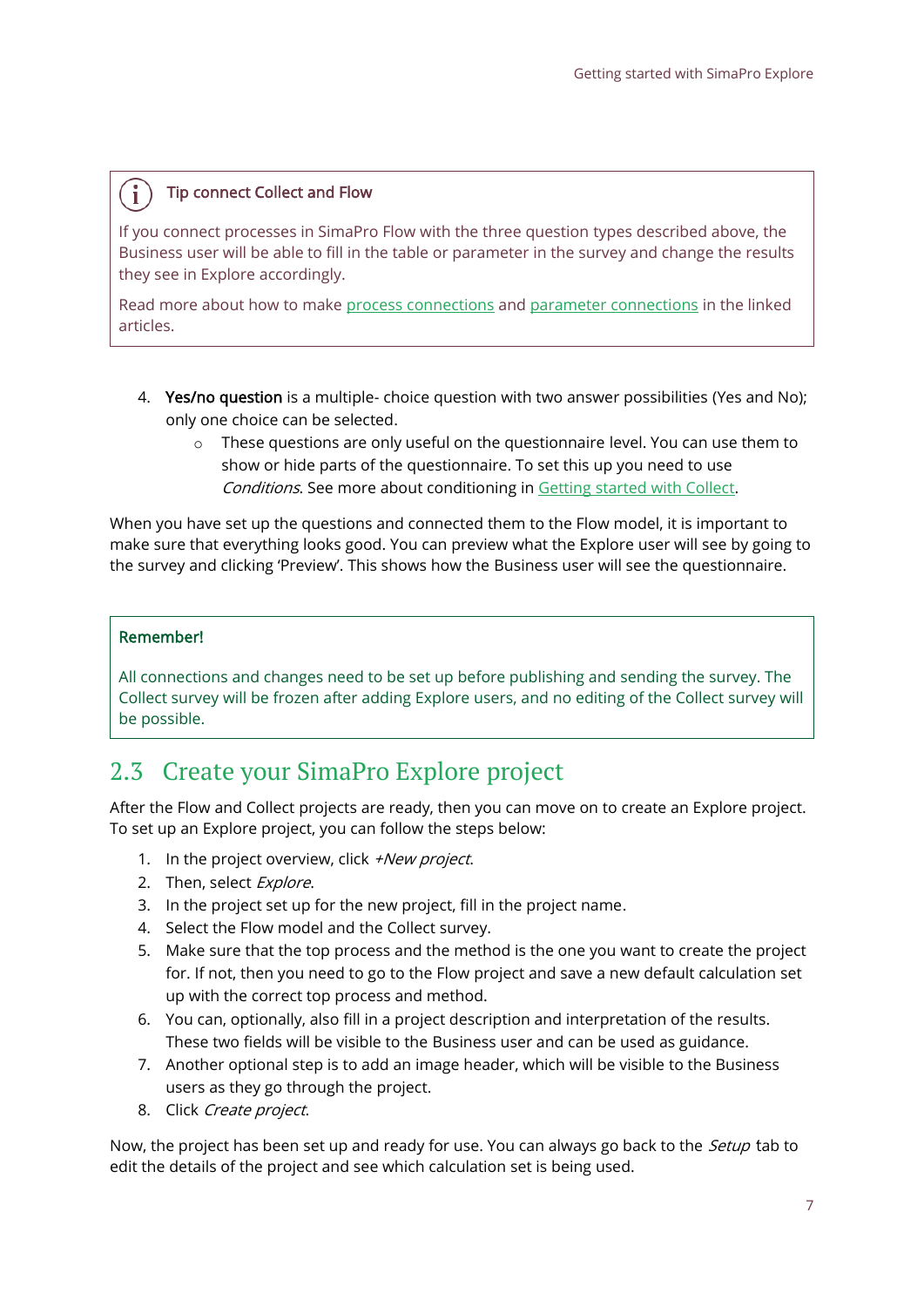| <b>Project details</b> | Project title                                                                                                                              |
|------------------------|--------------------------------------------------------------------------------------------------------------------------------------------|
|                        | Insight for EN 15804                                                                                                                       |
|                        | Project description                                                                                                                        |
|                        | B $I \cup \mathcal{C}$ $\equiv \equiv I_x$<br>Normal<br>$\div$                                                                             |
|                        | This is a description of the project, which makes the Business user understand the<br>project and how they can explore new configurations. |
|                        | Interpretation of results                                                                                                                  |
|                        | $T_{\rm w}$<br><b>B J U % 注注</b><br>Normal<br>$\div$                                                                                       |
|                        | The results are always good! Now we can work to reduce our impact.                                                                         |
|                        | Save project details<br>Cancel                                                                                                             |
| Linked projects        | Flow project                                                                                                                               |
|                        | <b>EN 15804 model</b>                                                                                                                      |
|                        | Collect survey                                                                                                                             |
|                        | <b>EN 15804 Model</b>                                                                                                                      |
|                        | <b>Top process</b>                                                                                                                         |
|                        | Top process                                                                                                                                |

## <span id="page-7-0"></span>3 Start exploring!

In the  $Explore$  tab of your project, there are three parts: the scenario overview, the scenario details and comparison, and the results overview. Let's go through each of these one by one.

### <span id="page-7-1"></span>3.1 Scenario overview

The scenario overview is where you can add scenarios, invite users, keep an overview of the scenarios, and select scenarios to calculate and compare.

**Scenarios** 

| $Q$ Search     |                                                           | Sort by: Date created $\vee$ | 1. Search and sort     |
|----------------|-----------------------------------------------------------|------------------------------|------------------------|
| + Add baseline |                                                           | + Invite user                | 2. Add baseline        |
| $\bullet$      | <b>Baseline</b><br>Created March 24, 2022                 | ÷                            | 3. Invite users        |
| $\bullet$      | Customized Road Bike Survey -<br>Created February 5, 2020 | ÷                            | 4. Scenario overview   |
|                | Calculate                                                 |                              | 5. Calculate scenarios |

### Search and sort

It is also possible to sort by date and search for the name of the scenarios. To sort the scenarios, click on Sort by Date created. To search amongst the scenarios, fill in the search word in the search bar, and it will immediately filter them.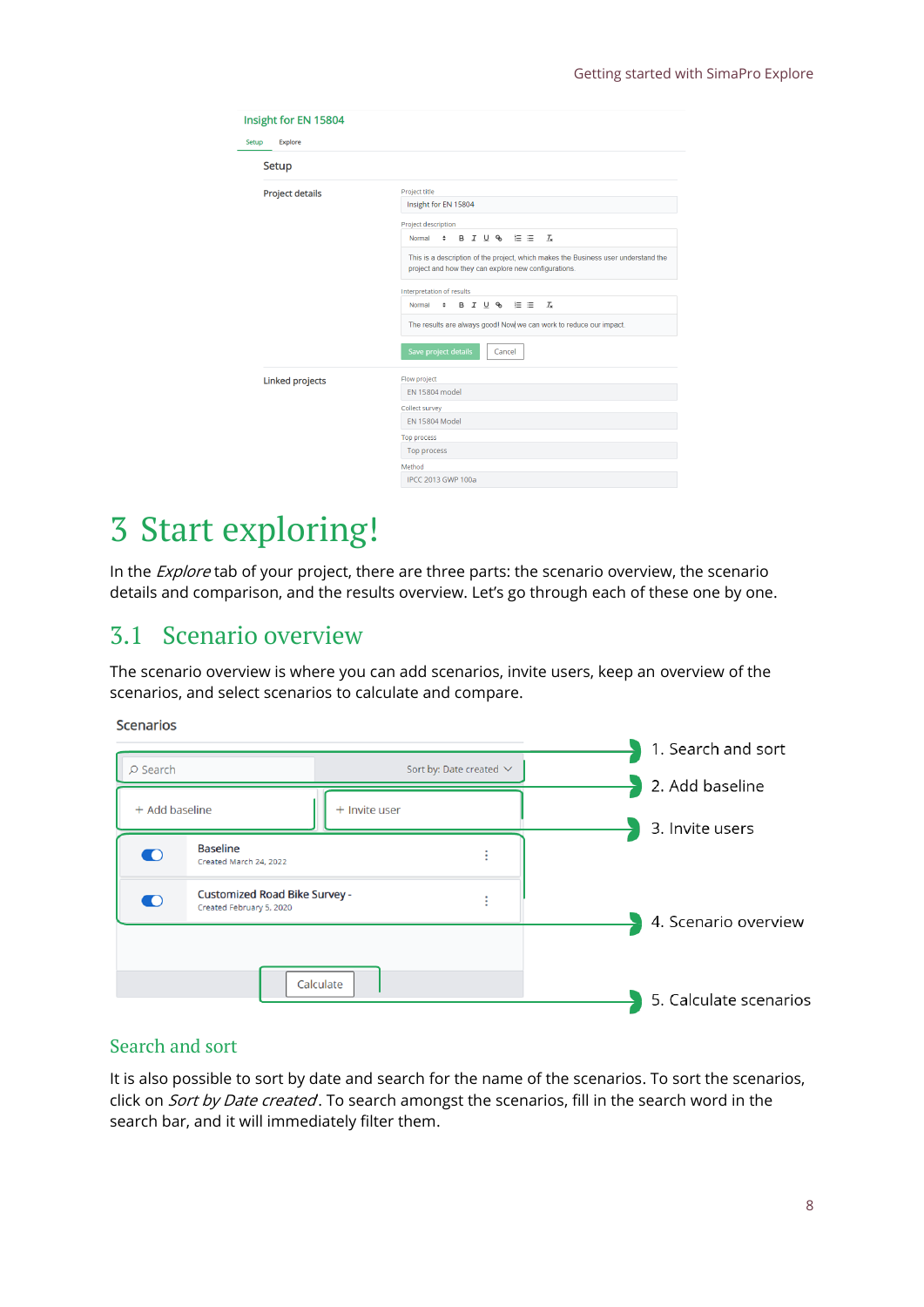### Remember!

The search filter will be applied until you remove it. This means that you will not see all the scenarios if you have used the search until you remove it.

### Add baselines or scenarios

To add a baseline or scenario:

- 1. Click on  $\pm$  Add baseline.
- 2. Fill in a scenario name.
- 3. Optionally, you can select another scenario to make a copy of that one.
- 4. Click Continue.
- 5. Fill in the survey with the processes and values you want.
- 6. By clicking *Close survey*, you save the survey, and you will be directed back to the Explore overview where you will see your new scenario in the list of scenarios.

You can create as many scenarios as you want with different values and processes. As an Expert user, all the scenarios you create will be visible to the Business users.

### Invite users

To invite Business users:

- 1. Click on  $+$  *Invite user.*
- 2. Fill in the name and email address of the user
- 3. Then, click *Send invitation* to send an email to the Explore user.

### Important!

After inviting users, the Collect survey will be locked, and you cannot edit it anymore. Therefore, make sure to carefully check it before inviting users.

### Additional question: What will the invited business users in Explore see?

The Business users will only see the Explore project that they have been invited to. With that, they will see the setup tab and the Explore tab, but will not be able to edit anything in the setup tab. To clarify, the Business users will not see Flow or Collect project.

### Get overview of scenarios

Below the mentioned buttons, there is a list of all the scenarios in this project. As an Expert user, you see all the scenarios from the Business users in a nested list, and you can see when each scenario was created. Whereas, the Business users only see their own scenarios and the baseline scenarios created by Expert users.

### Select scenarios and calculate

When you want to see the results of a scenario or compare several scenarios, you can: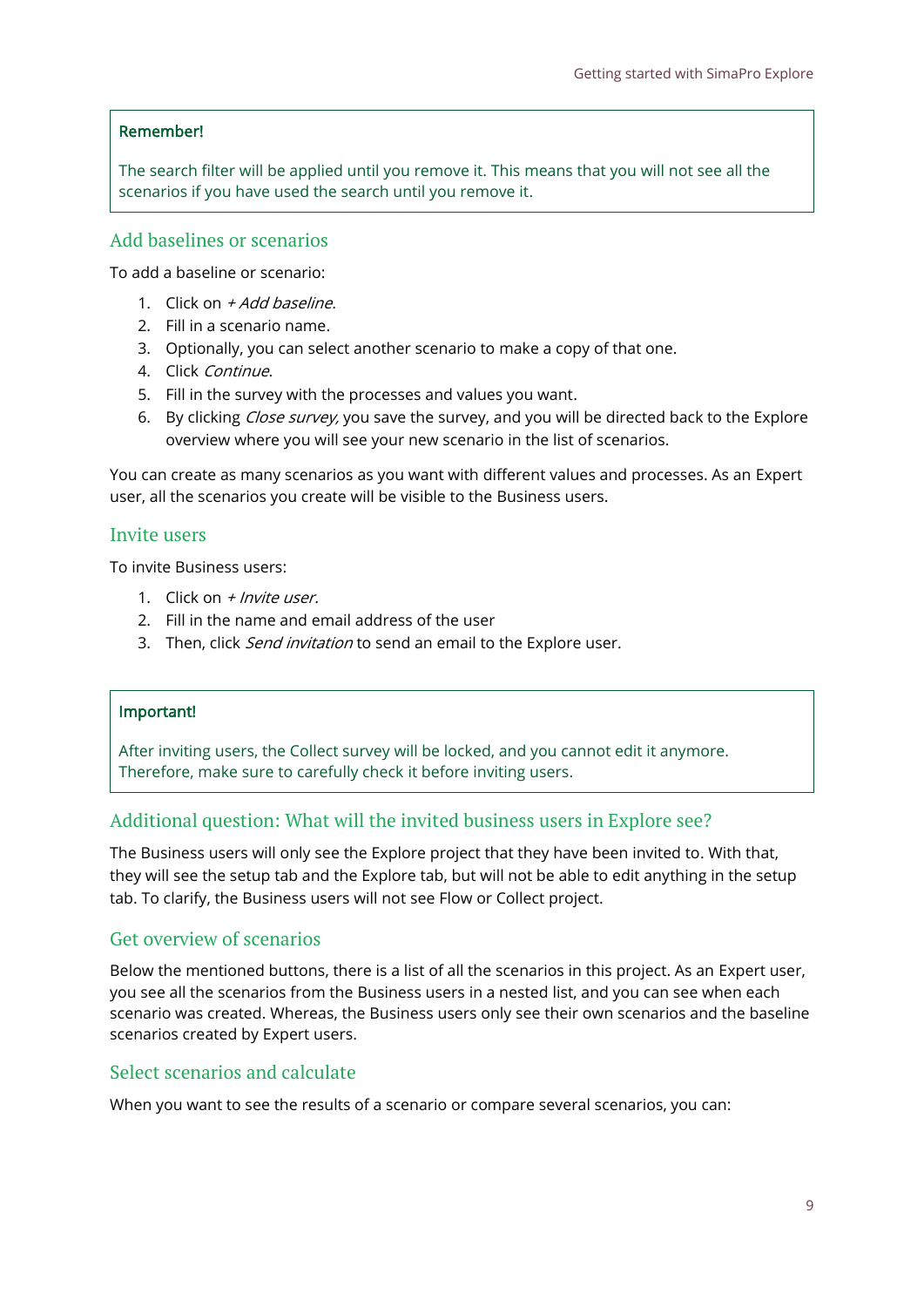- 1. Click on the slider in front of the relevant scenarios, so it becomes blue. As you select the scenarios the details from the surveywill be displayed in the right column. These details will be discussed further in the next section,. You can select up to 4 scenarios at once.
- 2. Click the *Calculate* button at the bottom.

A moment later the results from the scenarios will load at the bottom of the screen.

### <span id="page-9-0"></span>3.2 Scenario details and comparison

The second part of the Explore tab is the Scenario details and comparison. In this section, all the input data from the questionnaire is displayed. Each scenario that is selected is shown side by side. There are two types of displays:

• Data from number or text questions are shown like this:

| $\checkmark$                       | <b>Baseline</b> | Dororama Inc. | $\blacktriangle$ |
|------------------------------------|-----------------|---------------|------------------|
| $\vee$ 5. Use                      |                 |               |                  |
| 5.2. Days of use in a year         | 350             | 350           |                  |
| 5.3. Power input in Operation mode | 40              | 45            |                  |
| 5.4. Active hours per day          |                 | 5             |                  |
| 5.1 Reference service life         | 25              | 25            |                  |
| 5.5. Power input in Standby mode   | 20              | 25            |                  |
| 5.6. Standby hours per day         | 22              | 19            |                  |

Here the question text is written in the first column then each of the scenario is listed in the next columns. Depending on the number of scenarios you have chosen, more columns will be added.

• Listed data from grid questions are displayed like this:

| $\checkmark$ | <b>Baseline</b>                          |                   |          | Dororama Inc.          |                               |                |            |          |           |
|--------------|------------------------------------------|-------------------|----------|------------------------|-------------------------------|----------------|------------|----------|-----------|
|              | $\vee$ 3.6. Raw materials and transports |                   |          |                        |                               |                |            |          |           |
|              |                                          |                   |          |                        |                               |                |            |          |           |
|              | $\geq$ Scenarios                         | M                 | Material | Material selection     | Material amount Material unit |                | Transport  | Distance | Comment   |
| $\checkmark$ | Dororama                                 |                   |          |                        |                               |                |            |          |           |
|              |                                          |                   | Glass    | glazing, double,  6    |                               | m <sub>2</sub> | transport, | 260      | Default d |
|              |                                          |                   | Metals   | steel, chromium  13.6  |                               | kg             | transport, | 260      |           |
|              |                                          |                   | Material | polypropylene, g 4.8   |                               | kg             | transport, | 260      |           |
|              |                                          |                   | Plastics | synthetic rubber       | 0.4                           | kg             | transport, | 260      |           |
|              |                                          |                   | Road     | electric motor, fo 1.2 |                               | kg             |            |          |           |
|              | Baseline                                 |                   |          |                        |                               |                |            |          |           |
|              |                                          |                   | Glass    | glazing, double,  5    |                               | m <sub>2</sub> | transport, | 260      | Default d |
|              |                                          |                   | Metals   | steel, chromium  14.6  |                               | kg             | transport, | 260      |           |
|              |                                          | $\qquad \qquad -$ | Material | polypropylene, g 5     |                               | kg             | transport, | 260      |           |
|              |                                          |                   | Plastics | synthetic rubber       | 0.4                           | kg             | transport, | 260      |           |
|              |                                          |                   |          |                        |                               |                |            |          |           |

Here each scenario is displayed with its own grid. This way, it is easier to have an overview of the scenarios, especially since each scenario can have a large range of differences in these grids as they depend on the material composition of the product.

#### Scenario details and comparison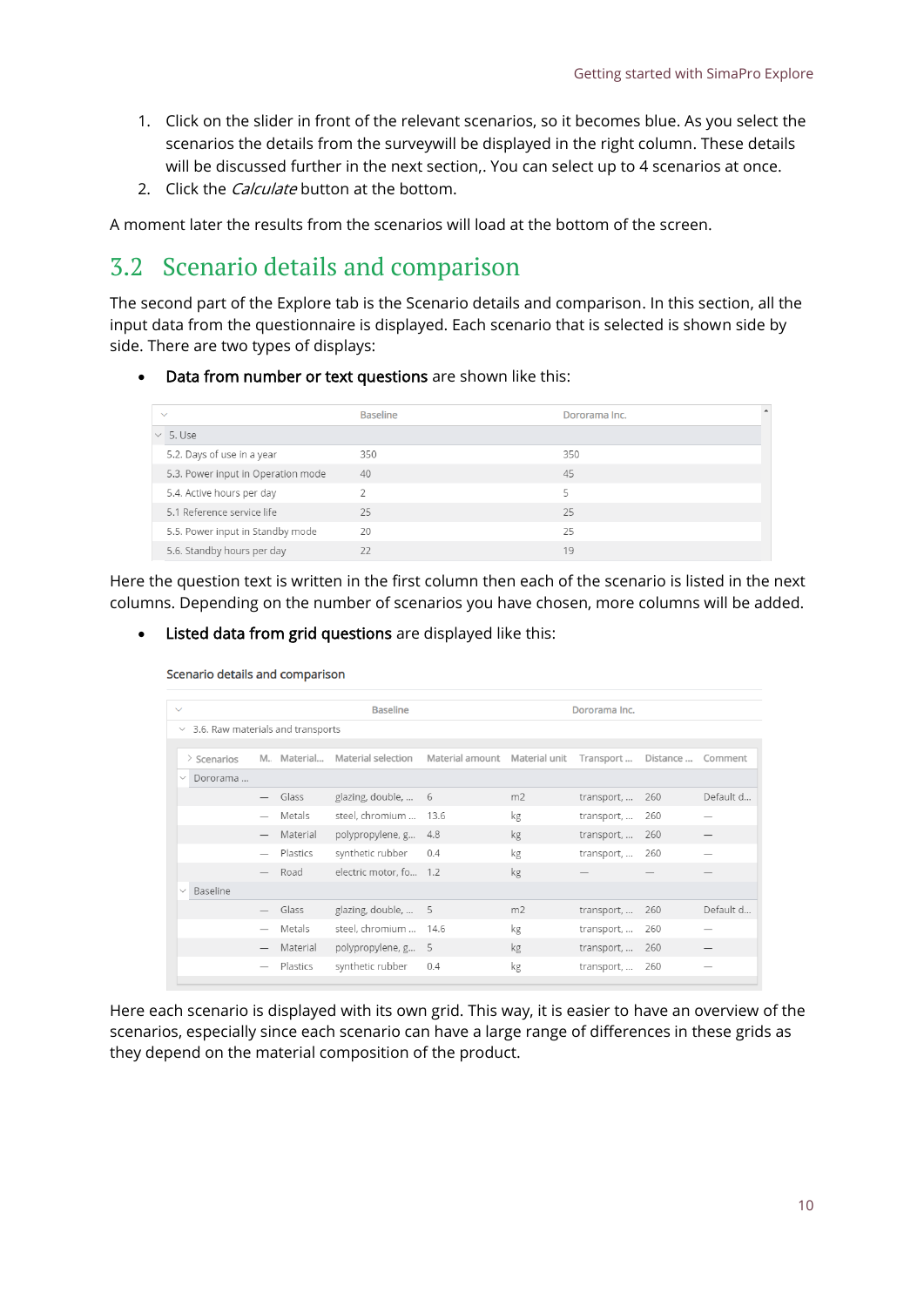#### Tip for collapsing data  $\mathbf i$

If there are sections of the questions that are not interesting to you, you can always use the arrows on the left side to close sections of the questionnaire to make the overview simpler.

| Scenario details and comparison |                          |                 |               |  |  |  |
|---------------------------------|--------------------------|-----------------|---------------|--|--|--|
|                                 |                          | <b>Baseline</b> | Dororama Inc. |  |  |  |
|                                 | $> 3.$ Product           |                 |               |  |  |  |
|                                 | > 2. General information |                 |               |  |  |  |
|                                 | $> 5.$ Use               |                 |               |  |  |  |
|                                 | > 1. Title page          |                 |               |  |  |  |
|                                 | > 4. Manufacturing       |                 |               |  |  |  |
| rz,                             |                          |                 |               |  |  |  |

### <span id="page-10-0"></span>3.3 Results overview

The last section of the Explore tab is the results sections. In this section, you can look at the results from the product that you have created and compare the product with other products or scenarios.

The visualization initially shows the impact assessment through the cumulative process contributions per impact category for each of the selected products, as seen in the picture:



#### $\mathbf{i}$ Tips when having multiple Expert users in a company

Tip 1: If the method in the default calculation set up is a midpoint method and/or is normalized and/or weighted, you will see a drop-down menu above the graph where you can select damage assessment or single score.

Tip 2: You can dive deeper into the results of one impact category by clicking on the graph.

**Tip 3:** If you want to download the graph, then clicking on the  $\begin{bmatrix} 1 & 1 \\ 1 & 1 \end{bmatrix}$  next to the graph